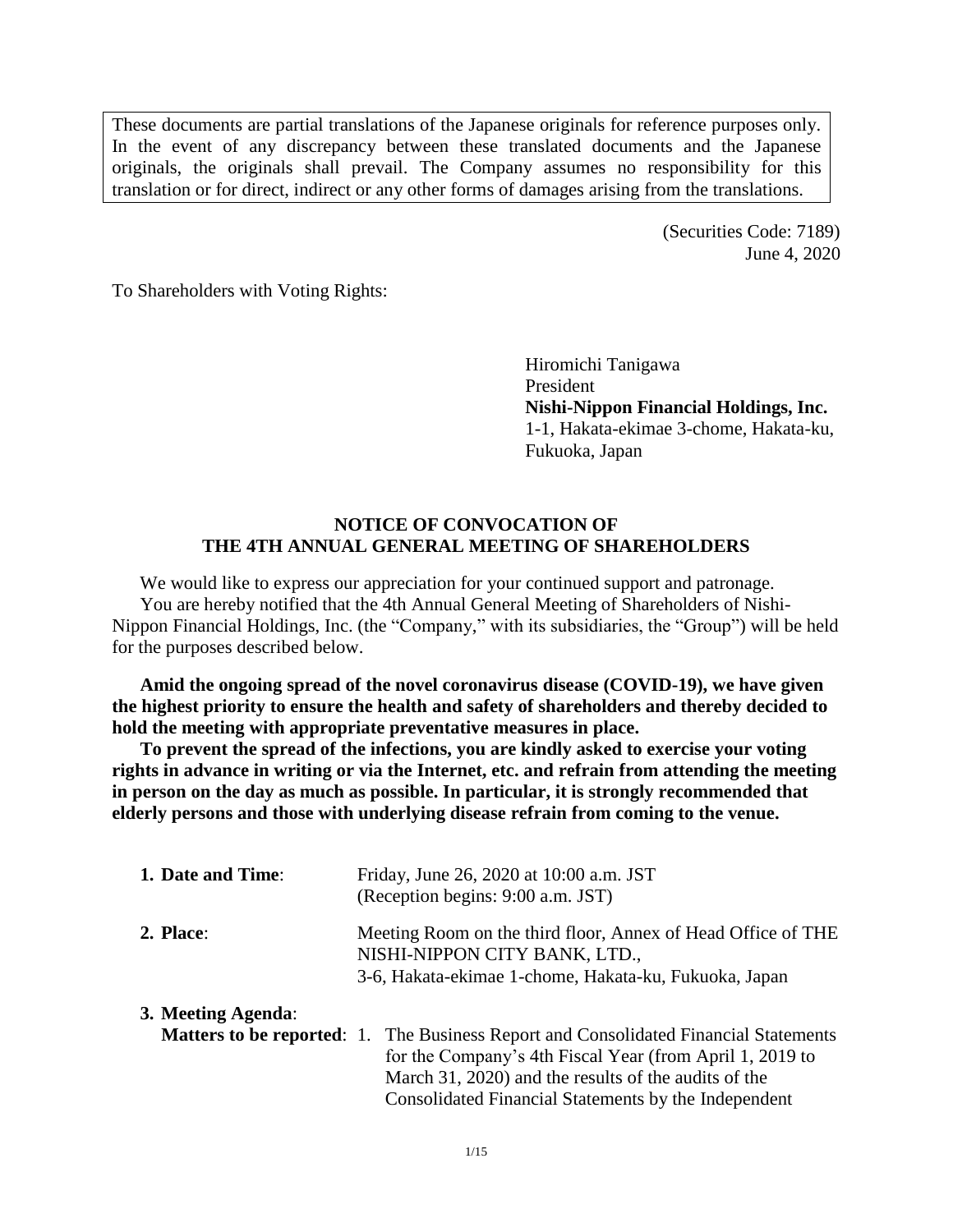Auditor and the Audit and Supervisory Committee

2. Non-consolidated Financial Statements for the Company's 4th Fiscal Year (from April 1, 2019 to March 31, 2020)

**Proposals to be resolved**:

| <b>Proposal No. 1:</b> Appropriation of Surplus                                         |
|-----------------------------------------------------------------------------------------|
| <b>Proposal No. 2:</b> Election of 5 Directors (excluding those who are Audit and       |
| Supervisory Committee members)                                                          |
| <b>Proposal No. 3:</b> Election of 3 Directors who are Audit and Supervisory            |
| Committee members                                                                       |
| <b>Proposal No. 4:</b> Election of 1 Director who is a substitute Audit and Supervisory |
| Committee member                                                                        |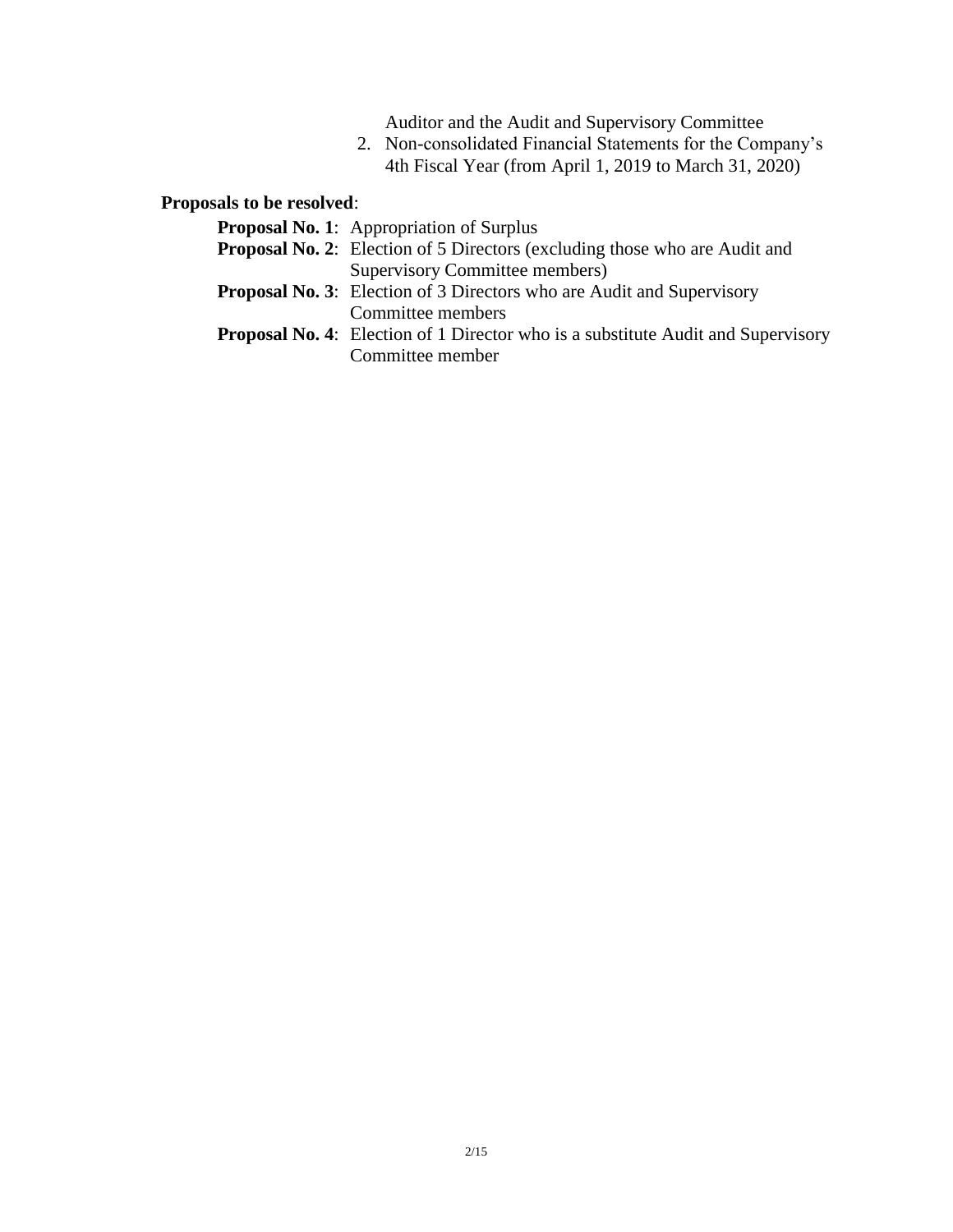# **Instructions for Exercise of Voting Rights**:

# **If attending the General Meeting of Shareholders**

# **Date and time of the General Meeting of Shareholders:**

#### **Friday, June 26, 2020 at 10:00 a.m. JST**

(The reception is scheduled to begin at 9:00 a.m. JST)

Please submit the enclosed Voting Rights Exercise Form at the reception desk on the day of the meeting for identification.

For resource-saving, please bring your own copy of this notice of convocation.

# **If not attending the General Meeting of Shareholders**

# **Exercise of Voting Rights by Mail (in Writing)**

#### **Exercise deadline: Arrival by Thursday, June 25, 2020 at 5:00 p.m. JST**

Voting rights may be exercised by mail. Please review the "Reference Documents for the General Meeting of Shareholders", indicate your vote for or against the proposals on the Voting Rights Exercise Form, and return it.

#### **Exercise of Voting Rights via the Internet, etc.**

#### **Exercise deadline: By Thursday, June 25, 2020 at 5:00 p.m. JST**

#### **Voting website: https://www.e-sokai.jp**

Please access the voting website on the Internet, follow the instructions on the voting website, and indicate your vote for or against the proposals.

If you vote both in writing and via the Internet, only your vote placed via the Internet will be valid. Additionally, if you submit your vote multiple times via the Internet, only the last vote will be valid.

 Among the documents to be provided with this notice of convocation, "the Systems to Secure the Appropriateness of Operations" of the Business Report, the "Consolidated Statement of Changes in Net Assets" of the Consolidated Financial Statements, Notes to the Consolidated Financial Statements, "Non-consolidated Statement of Changes in Net Assets" of the Non-consolidated Financial Statements and the Notes to the Non-consolidated Financial Statements are posted on the Company's website (https://www.nnfh.co.jp/) in accordance with laws and regulations as well as Article 17 of the Articles of Incorporation of the Company. Therefore, they are not included in the Attached Documents to this Notice of Convocation of the Annual General Meeting of Shareholders.

Accordingly, the Attached Documents to this Notice of Convocation of the Annual General Meeting of Shareholders include only part of the Consolidated Financial Statements and the Non-consolidated Financial Statements which have been audited by the Independent Auditor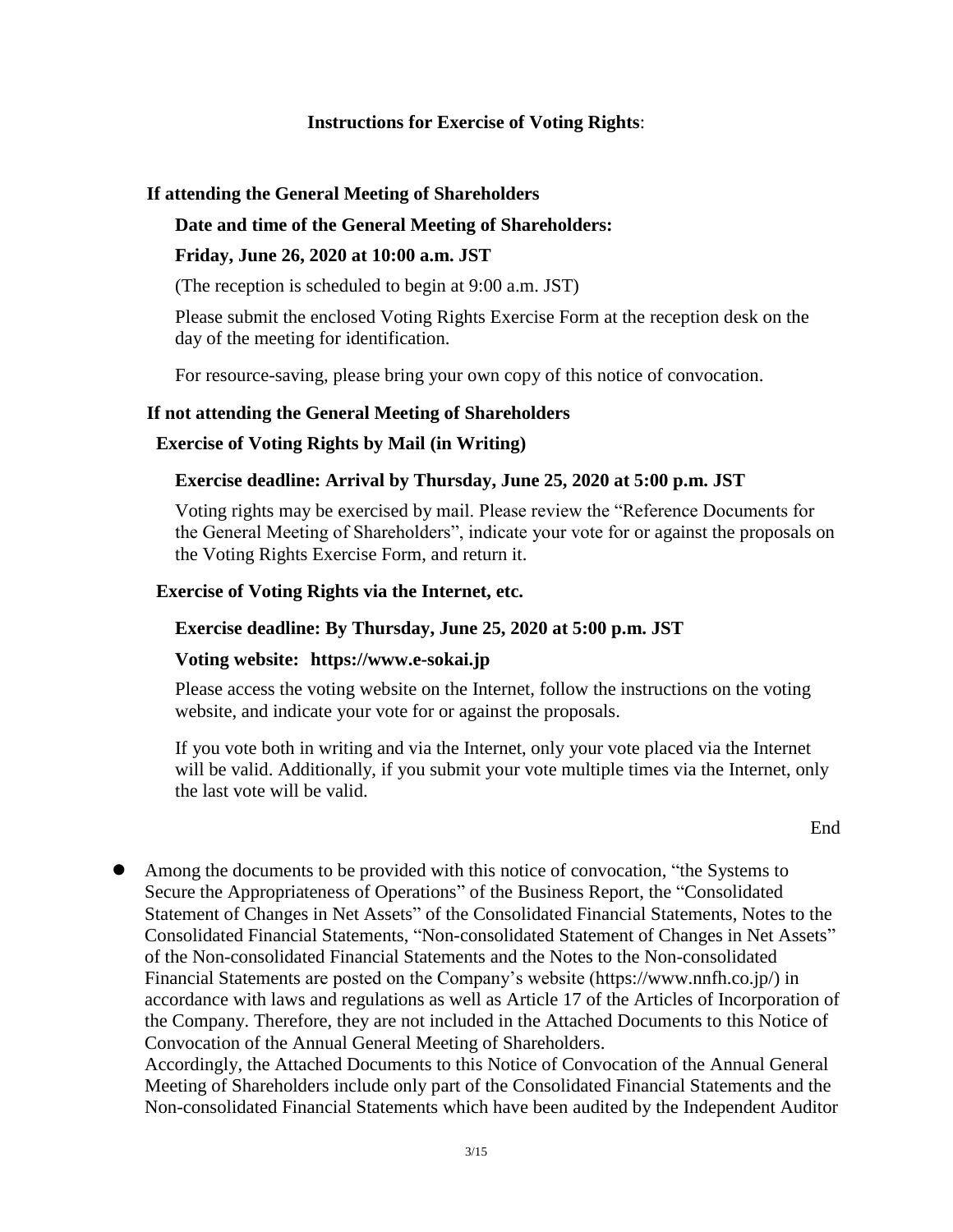and the Audit and Supervisory Committee during the course of preparation of the Independent Auditor's Report and the Audit Report, respectively.

 Any correction to the Reference Documents for the General Meeting of Shareholders, the Business Report, the Consolidated Financial Statements and the Non-consolidated Financial Statements will be posted on the Company's website (https://www.nnfh.co.jp/).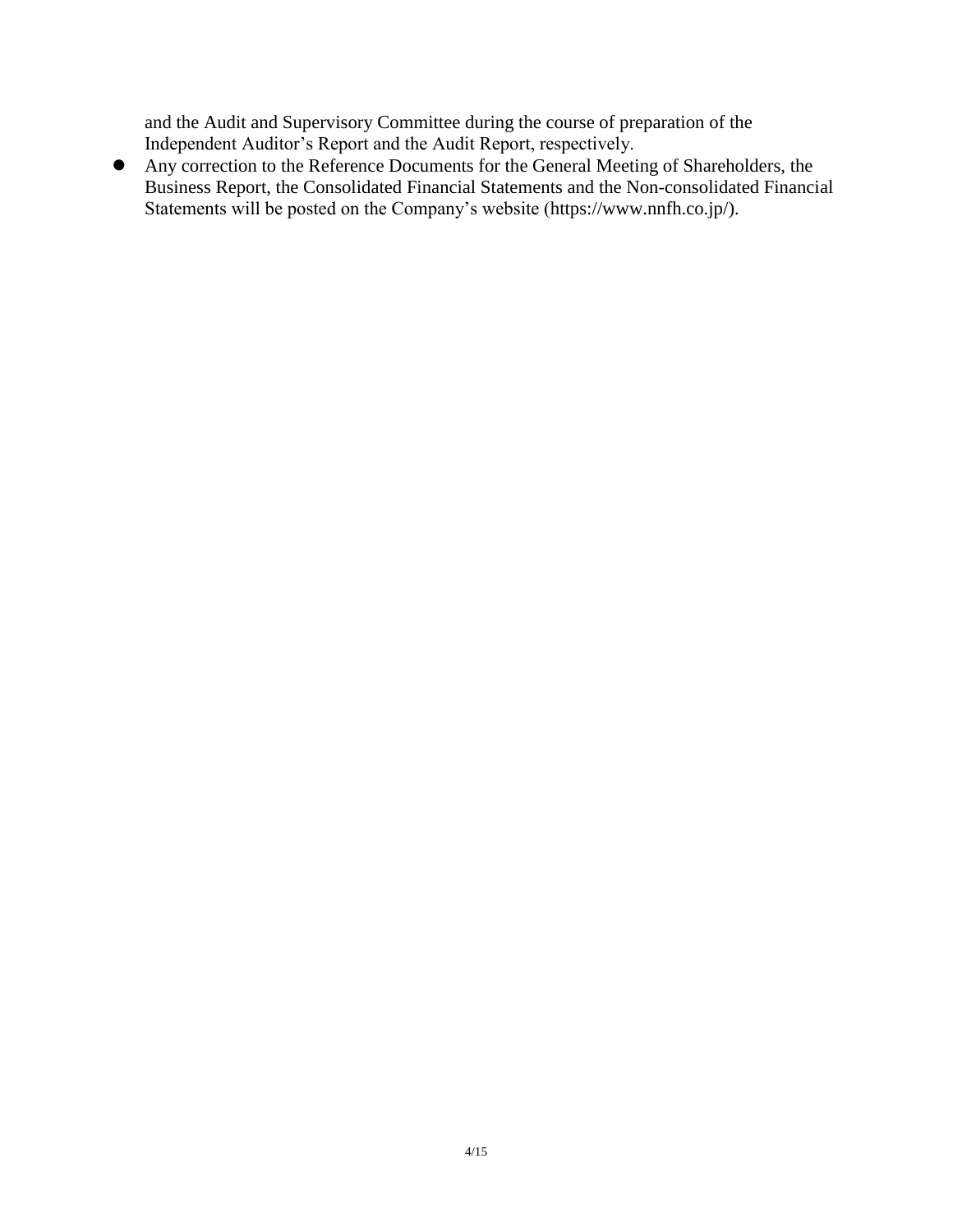# **Reference Documents for the General Meeting of Shareholders**

#### **Proposal No. 1:** Appropriation of Surplus

Concerning the appropriation of surplus, the Company's basic policy is to strengthen its financial standing via appropriate enrichment of internal reserves and to conduct stable and continuous dividends. In the medium term, with an annual dividend of 25 yen per share as a base, the Company aims to provide returns to shareholders equivalent to approximately 30% of the net income attributable to shareholders of the Company, and in consideration of factors such as contemporary economic trends, financial conditions, and business results forecasts, determines the returns for each fiscal year.

Based on the above policy, the Company proposes the year-end dividends for the 4th fiscal year as follows:

Matters concerning year-end dividends

1. Kind of dividend property

Cash

2. Matters concerning the allotment of dividend property to shareholders and the total amount thereof

17.50 yen per share of common stock

The total amount dividends 2,617,693,330 yen

Furthermore, as 12.50 yen were paid per share as an interim dividend during this fiscal period, annual dividends will amount to 30 yen per share.

3. Effective date of the distribution of surplus

June 29, 2020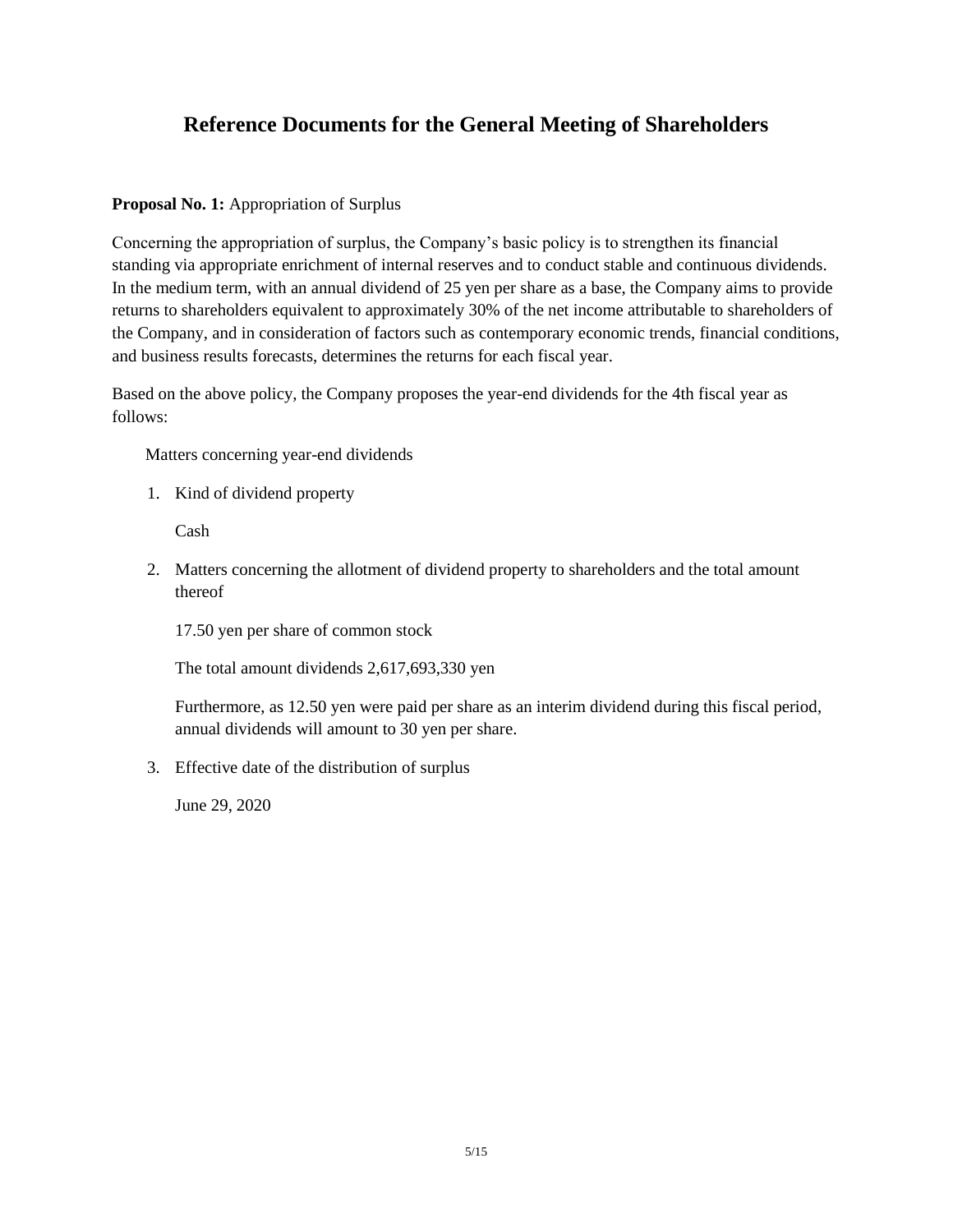**Proposal No. 2:** Election of 5 Directors (excluding those who are Audit and Supervisory Committee members)

The terms of office of all of the 5 Directors (excluding those who are Audit and Supervisory Committee members) will expire at the conclusion of this Annual General Meeting of Shareholders. It is proposed that 5 Directors (excluding those who are Audit and Supervisory Committee members) be elected.

The candidates are as follows:

| No.                                                                                                                                                                                                                                                                                                                                                                                                                                                                                                                                                                                                                                                                                                                                                 | Name<br>(Date of birth)                                             | Past experience, positions and responsibilities at the Company<br>(significant concurrent positions)                                                                              | Number of shares of the<br>Company held                                                                                                                                                                                                                                                                                                                                                                                                                                                                                                                                                                                                                                                                                                                                           |                |
|-----------------------------------------------------------------------------------------------------------------------------------------------------------------------------------------------------------------------------------------------------------------------------------------------------------------------------------------------------------------------------------------------------------------------------------------------------------------------------------------------------------------------------------------------------------------------------------------------------------------------------------------------------------------------------------------------------------------------------------------------------|---------------------------------------------------------------------|-----------------------------------------------------------------------------------------------------------------------------------------------------------------------------------|-----------------------------------------------------------------------------------------------------------------------------------------------------------------------------------------------------------------------------------------------------------------------------------------------------------------------------------------------------------------------------------------------------------------------------------------------------------------------------------------------------------------------------------------------------------------------------------------------------------------------------------------------------------------------------------------------------------------------------------------------------------------------------------|----------------|
| 1                                                                                                                                                                                                                                                                                                                                                                                                                                                                                                                                                                                                                                                                                                                                                   | Isao Kubota<br>(Dec. $6, 1942$ )<br>77 years old<br>[Reappointment] | Apr. 1966<br>Jun. 1995<br>Jul. 1997<br>Jul. 1999<br>Sep. 2000<br>Jul. 2002<br>May 2006<br>Jun. 2006<br>Jun. 2014<br>Oct. 2016<br>(Significant concurrent positions)<br>BANK, LTD. | Joined the Ministry of Finance<br>Director General of the Customs and Tariff<br>Bureau, the Ministry of Finance<br>Deputy Vice Minister of Director-General's<br>Secretariat, the National Land Agency<br>Administrative Vice-Minister, the National<br>Land Agency<br>Vice-president, Urban Development<br>Corporation<br>Chairman, Lone Star Japan Acquisitions, LLC<br>Joined THE NISHI-NIPPON CITY BANK,<br>LTD. (the "Bank")<br>Advisor, the Bank<br>President (Representative Director), the Bank<br>Chairman (Representative Director), the Bank<br>(current position)<br>Chairman (Representative Director), the<br>Company<br>(current position)<br>Chairman (Representative Director), THE NISHI-NIPPON CITY<br>Chairman of Fukuoka Association of Corporate Executives | $2,000$ shares |
| [Reasons for nomination as a candidate for director]<br>Since taking office as president in 2006 at THE NISHI-NIPPON CITY BANK, LTD., a bank of the Group, Mr. Isao<br>Kubota has contributed to the performance improvement of the bank by exercising strong leadership, as well as<br>overcoming various issues in connection with the merger, paying off public funds and adopting core-banking system<br>shared by regional banks. Additionally, he was appointed chairman of the Company in October 2016. The Company<br>nominates him as a candidate for director as he has been judged to be a person who can contribute to the Company's<br>management from his experience, capability, personality and knowledge as a top-level executive. |                                                                     |                                                                                                                                                                                   |                                                                                                                                                                                                                                                                                                                                                                                                                                                                                                                                                                                                                                                                                                                                                                                   |                |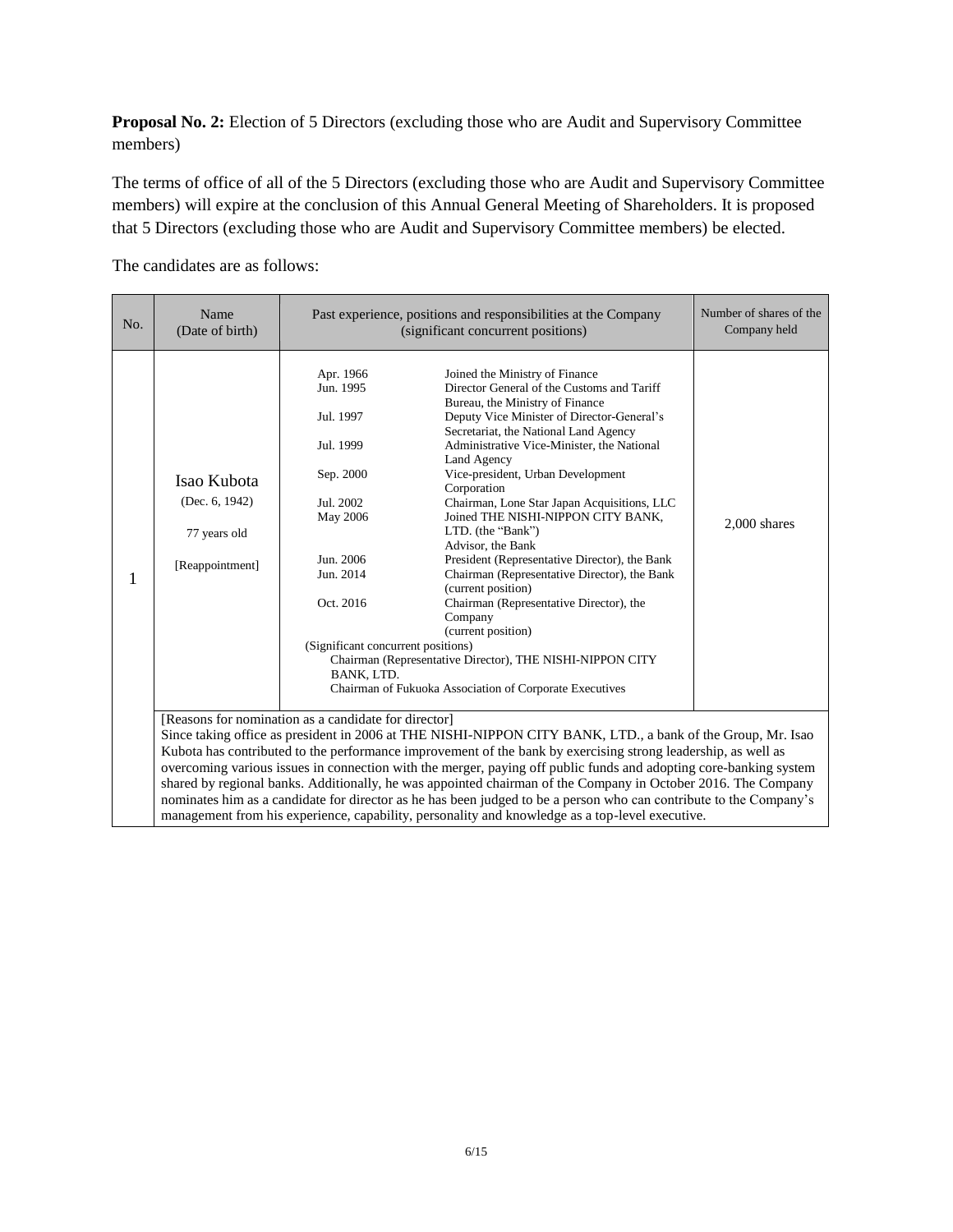| No. | Name<br>(Date of birth)                                                                                                                                                                                                                                                                                                                                                                                                                                                                                                                                                                                                                                                                                                                                                                                                                                                                            |                                                                                                                                                                                                           | Past experience, positions and responsibilities at the Company<br>(significant concurrent positions)                                                                                                                                                                                                                                                                                                                                                                                                                                                                                                                                                                                                                                                                                                                                                                                                                                                                                                  | Number of shares of the<br>Company held |  |
|-----|----------------------------------------------------------------------------------------------------------------------------------------------------------------------------------------------------------------------------------------------------------------------------------------------------------------------------------------------------------------------------------------------------------------------------------------------------------------------------------------------------------------------------------------------------------------------------------------------------------------------------------------------------------------------------------------------------------------------------------------------------------------------------------------------------------------------------------------------------------------------------------------------------|-----------------------------------------------------------------------------------------------------------------------------------------------------------------------------------------------------------|-------------------------------------------------------------------------------------------------------------------------------------------------------------------------------------------------------------------------------------------------------------------------------------------------------------------------------------------------------------------------------------------------------------------------------------------------------------------------------------------------------------------------------------------------------------------------------------------------------------------------------------------------------------------------------------------------------------------------------------------------------------------------------------------------------------------------------------------------------------------------------------------------------------------------------------------------------------------------------------------------------|-----------------------------------------|--|
| 2   | Hiromichi<br>Tanigawa<br>(Jul. 17, 1953)<br>66 years old<br>[Reappointment]                                                                                                                                                                                                                                                                                                                                                                                                                                                                                                                                                                                                                                                                                                                                                                                                                        | Apr. 1976<br>Jun. 2005<br>Jul. 2008<br>Oct. 2008<br>May 2011<br>Jun. 2011<br>Jun. 2012<br>May 2013<br>Jun. 2013<br>May 2014<br>Jun. 2014<br>Oct. 2016<br>(Significant concurrent positions)<br>BANK, LTD. | Joined the Ministry of Finance<br>Director-General of Yokohama Customs, the<br>Ministry of Finance<br>Deputy Director-General of Minister's<br>Secretariat, the Ministry of Finance<br>Managing Director, Japan Finance Corporation<br>Joined THE NISHI-NIPPON CITY BANK,<br>LTD. (the "Bank")<br>Advisor, the Bank<br>Executive Director, the Bank<br>Representative Executive Director<br>(Representative Director), the Bank<br>Representative Executive Director<br>(Representative Director)<br>Head of Kitakyushu & Yamaguchi Region, the<br>Bank<br>Deputy President (Representative Director)<br>Head of Kitakyushu & Yamaguchi Region, the<br>Bank<br>Deputy President (Representative Director),<br>the Bank<br>President (Representative Director), the Bank<br>(current position)<br>President (Representative Director), the<br>Company (current position)<br>President (Representative Director), THE NISHI-NIPPON CITY<br>Vice Chairman of Fukuoka Association of Corporate Executives | 19,500 shares                           |  |
|     | [Reasons for nomination as a candidate for director]<br>Since taking office as Director in 2011 at THE NISHI-NIPPON CITY BANK, LTD, a bank of the Group, Mr.<br>Hiromichi Tanigawa has been in charge of the bank's core operations, such as the Internal Audit Division, the<br>Corporate Risk Management & Compliance Division, the Corporate Planning Division and Head of Kitakyushu &<br>Yamaguchi Region. Since taking office as president of the bank in June 2014, he has been at the forefront of leading<br>initiatives toward improving business results of the bank. Additionally, he was appointed president of the Company<br>in October 2016. The Company nominates him as a candidate for director as he has been judged to be a person who<br>can contribute to the Company's management from his experience, capability, personality and knowledge as a top-<br>level executive. |                                                                                                                                                                                                           |                                                                                                                                                                                                                                                                                                                                                                                                                                                                                                                                                                                                                                                                                                                                                                                                                                                                                                                                                                                                       |                                         |  |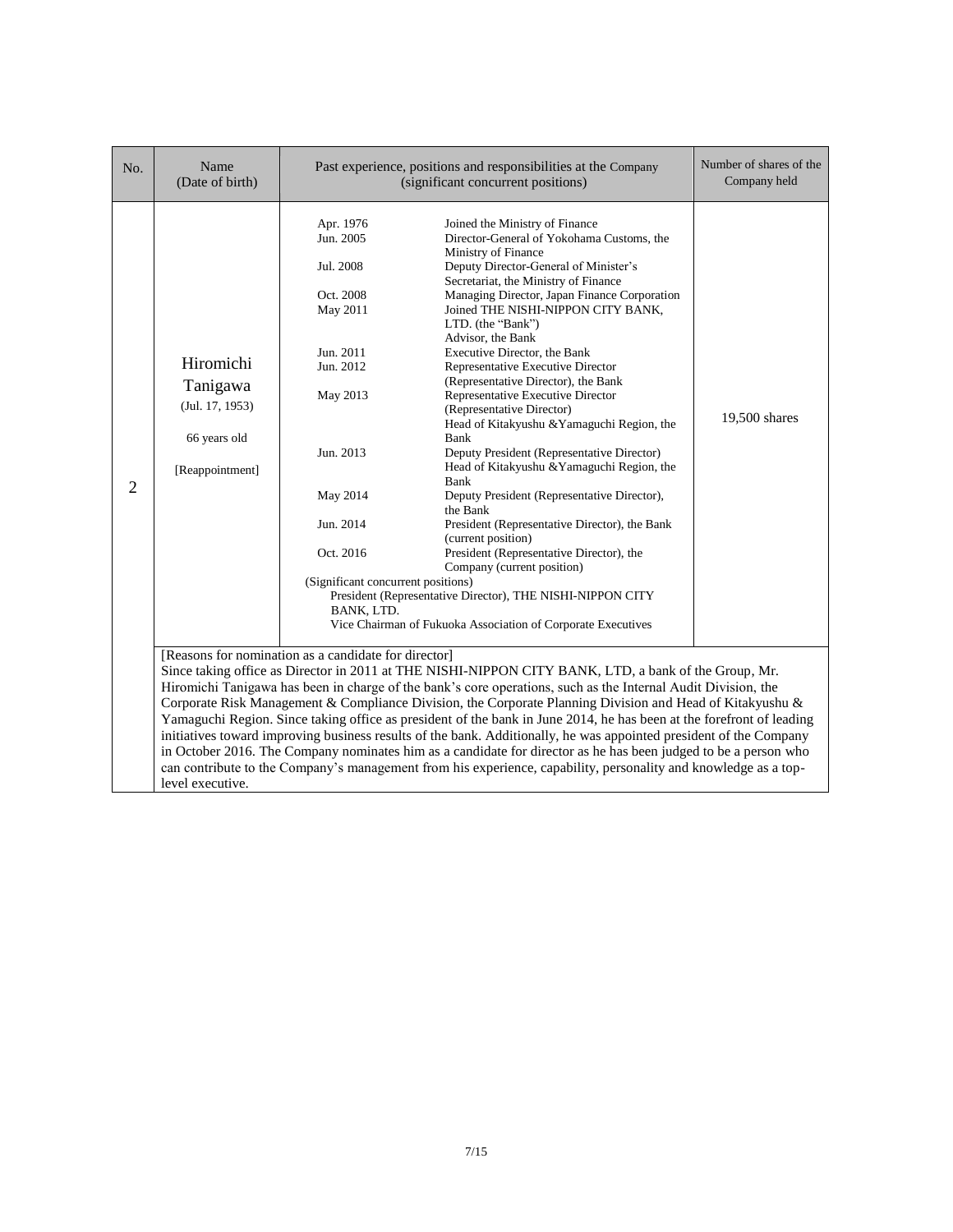| No. | Name<br>(Date of birth)                                                                                                                                                                                                                                                                                                                                                                                                                                                                                                                                                                                                                 | Past experience, positions and responsibilities at the Company<br>(significant concurrent positions)                                                                                         |                                                                                                                                                                                                                                                                                                                                                                                                                                                                                                                                                                                                                                                                                                                                                                                                                                                                                                                                                                                                                                                                                                                                                                                                                                                                                                                                                                                                                                                               | Number of shares of the<br>Company held |  |
|-----|-----------------------------------------------------------------------------------------------------------------------------------------------------------------------------------------------------------------------------------------------------------------------------------------------------------------------------------------------------------------------------------------------------------------------------------------------------------------------------------------------------------------------------------------------------------------------------------------------------------------------------------------|----------------------------------------------------------------------------------------------------------------------------------------------------------------------------------------------|---------------------------------------------------------------------------------------------------------------------------------------------------------------------------------------------------------------------------------------------------------------------------------------------------------------------------------------------------------------------------------------------------------------------------------------------------------------------------------------------------------------------------------------------------------------------------------------------------------------------------------------------------------------------------------------------------------------------------------------------------------------------------------------------------------------------------------------------------------------------------------------------------------------------------------------------------------------------------------------------------------------------------------------------------------------------------------------------------------------------------------------------------------------------------------------------------------------------------------------------------------------------------------------------------------------------------------------------------------------------------------------------------------------------------------------------------------------|-----------------------------------------|--|
| 3   | Souichi<br>Kawamoto<br>(Sep. 19, 1957)<br>62 years old<br>[Reappointment]                                                                                                                                                                                                                                                                                                                                                                                                                                                                                                                                                               | Apr. 1980<br>Jun. 2008<br>May 2010<br>Jun. 2010<br>Jun. 2011<br>Jun. 2012<br>May 2014<br>Jun. 2014<br>Oct. 2014<br>Oct. 2016<br>Jun. 2019<br>Apr. 2020<br>(Significant concurrent positions) | Joined Fukuoka SOGO Bank (Fukuoka City<br>Bank) (currently, THE NISHI-NIPPON CITY<br>BANK, LTD.) (the "Bank")<br>Director<br>Deputy Head of Kita-Kyushu Regional<br>Headquarters<br>General Manager of Kita-Kyushu Head Office<br>General Manager of Kokura Branch, the Bank<br>Director<br>Head of Kita-Kyushu General Headquarters,<br>the Bank<br><b>Managing Director</b><br>Head of Kita-Kyushu General Headquarters,<br>the Bank<br><b>Managing Director</b><br>Head of Kita-Kyushu General Headquarters,<br>the Bank<br><b>Executive Director</b><br>Head of Kita-Kyushu General Headquarters,<br>the Bank<br><b>Executive Director</b><br>Head of Kitakyushu & Yamaguchi Region, the<br>Bank<br>Deputy President (Representative Director)<br>Head of Kitakyushu & Yamaguchi Region, the<br>Bank<br>Deputy President (Representative Director)<br>Head of Kitakyushu & Yamaguchi Region<br>Regional Headquarters Management, the Bank<br>Director, the Company<br>Deputy President (Representative Director)<br>In charge of the Internal Audit Division, the<br>Group Strategy Planning Division, the<br>Company (current position)<br>Deputy President (Representative Director),<br>In charge of Regional Headquarters, the IT<br>Planning & Management Division, the<br>Operations Planning & Management Division,<br>the Internal Audit Division, the Bank (current<br>position)<br>Deputy President (Representative Director), THE NISHI-NIPPON | 1,260 shares                            |  |
|     |                                                                                                                                                                                                                                                                                                                                                                                                                                                                                                                                                                                                                                         | CITY BANK, LTD.<br>SANGYO CO., LTD.                                                                                                                                                          | Director. DAIICHI KOUTSU SANGYO Co Ltd.<br>Director serving as Audit and Supervisory Committee member, OHISHI                                                                                                                                                                                                                                                                                                                                                                                                                                                                                                                                                                                                                                                                                                                                                                                                                                                                                                                                                                                                                                                                                                                                                                                                                                                                                                                                                 |                                         |  |
|     | [Reasons for nomination as a candidate for director]<br>Since taking office as director in 2008 at THE NISHI-NIPPON CITY BANK, LTD, a bank of the Group, Mr.<br>Souichi Kawamoto has served as Head of Kitakyushu & Yamaguchi Region and has been in charge of the sales<br>divisions, and he has accumulated experience in business operations. Additionally, he was appointed director of the<br>Company in October 2016. The Company nominates him as a candidate for director as he has been judged to be a<br>person who can contribute to the Company's management from his experience, capability, personality and<br>knowledge. |                                                                                                                                                                                              |                                                                                                                                                                                                                                                                                                                                                                                                                                                                                                                                                                                                                                                                                                                                                                                                                                                                                                                                                                                                                                                                                                                                                                                                                                                                                                                                                                                                                                                               |                                         |  |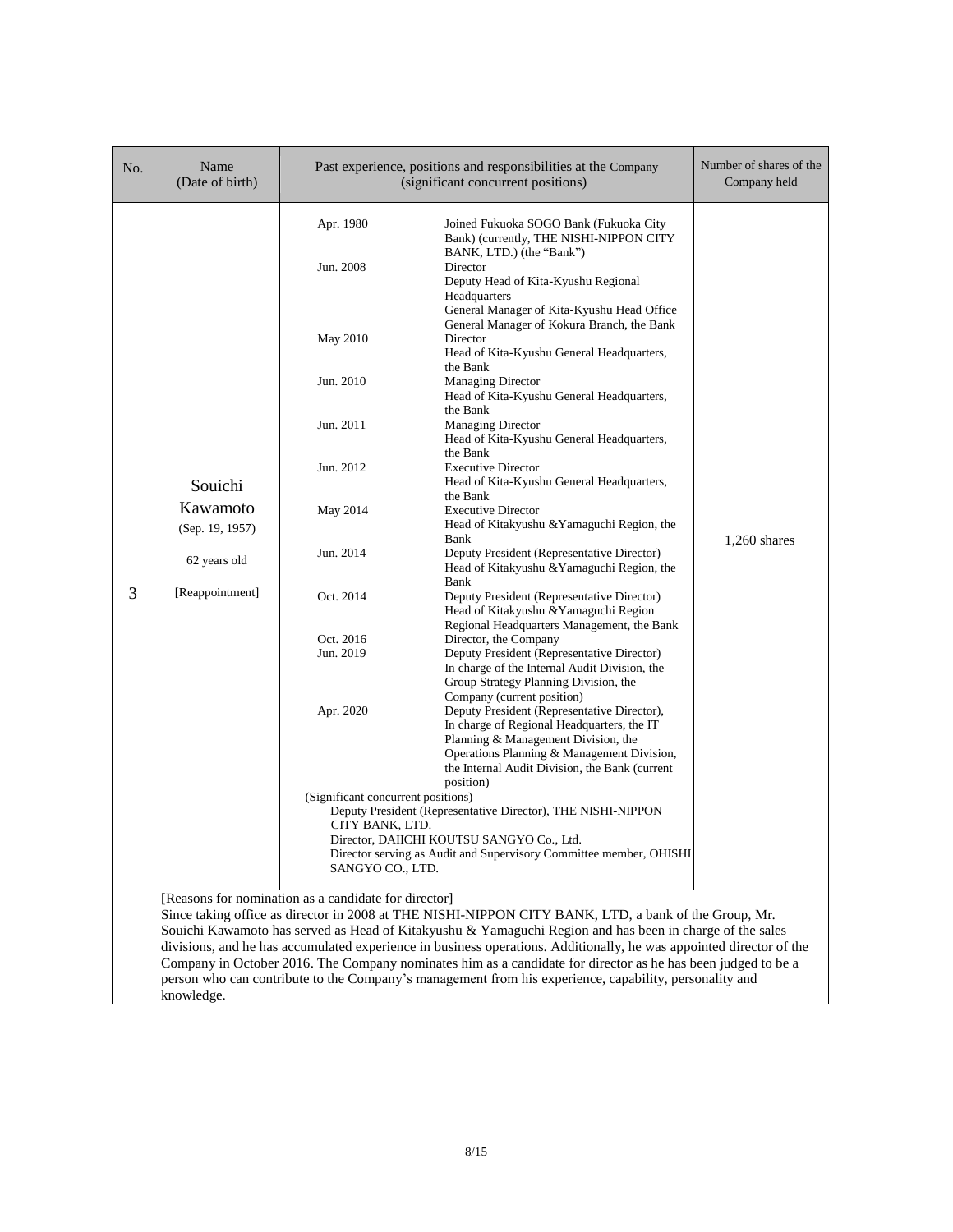| No. | Name<br>(Date of birth)                                                                                                                                                                                                                                                                                                                                                                                                                                                                                                                                                                                                                                                                                           | Past experience, positions and responsibilities at the Company<br>(significant concurrent positions)                                                                                                    |                                                                                                                                                                                                                                                                                                                                                                                                                                                                                                                                                                                                                                                                                                                                                                   | Number of shares of<br>the Company held |  |
|-----|-------------------------------------------------------------------------------------------------------------------------------------------------------------------------------------------------------------------------------------------------------------------------------------------------------------------------------------------------------------------------------------------------------------------------------------------------------------------------------------------------------------------------------------------------------------------------------------------------------------------------------------------------------------------------------------------------------------------|---------------------------------------------------------------------------------------------------------------------------------------------------------------------------------------------------------|-------------------------------------------------------------------------------------------------------------------------------------------------------------------------------------------------------------------------------------------------------------------------------------------------------------------------------------------------------------------------------------------------------------------------------------------------------------------------------------------------------------------------------------------------------------------------------------------------------------------------------------------------------------------------------------------------------------------------------------------------------------------|-----------------------------------------|--|
| 4   | Kiyota Takata<br>(Jan. 5, 1954)<br>66 years old<br>[Reappointment]                                                                                                                                                                                                                                                                                                                                                                                                                                                                                                                                                                                                                                                | Apr. 1978<br>Jun. 2007<br>May 2009<br>Jun. 2010<br>Jun. 2011<br>Jun. 2012<br>Jun. 2016<br>Oct. 2016<br>Apr. 2020<br>(Significant concurrent positions)<br>CITY BANK, LTD.<br>Director, PIETRO Co., Ltd. | Joined NISHI-NIPPON SOGO BANK<br>(NISHI-NIPPON BANK) (currently, THE<br>NISHI-NIPPON CITY BANK, LTD.) (the<br>"Bank")<br>Director<br>General Manager of Executive Secretariat, the<br>Bank<br>Director, the Bank<br>Managing Director, the Bank<br>Managing Director, the Bank<br>Executive Director, the Bank<br>Deputy President (Representative Director)<br>Director<br>In charge of the Corporate Planning Division,<br>the Company (current position)<br>Deputy President (Representative Director)<br>In charge of the Public Relations Division, the<br>Executive Secretariat, the Human Resources<br>Division, and the Corporate Administration<br>Division, the Bank (current position)<br>Deputy President (Representative Director), THE NISHI-NIPPON | 14,570 shares                           |  |
|     | [Reasons for nomination as a candidate for director]<br>Since taking office as director in 2007 at THE NISHI-NIPPON CITY BANK, LTD, a bank of the Group, Mr. Kiyota<br>Takata has been in charge of the Public Relations Division, the Executive Secretariat, the Human Resources<br>Division, the Internal Audit Division and the International Business Division, and has accumulated experience in<br>business operations. Additionally, he was appointed director of the Company in October 2016. The Company<br>nominates him as a candidate for director as he has been judged to be a person who can contribute to the Company's<br>management from his experience, capability, personality and knowledge. |                                                                                                                                                                                                         |                                                                                                                                                                                                                                                                                                                                                                                                                                                                                                                                                                                                                                                                                                                                                                   |                                         |  |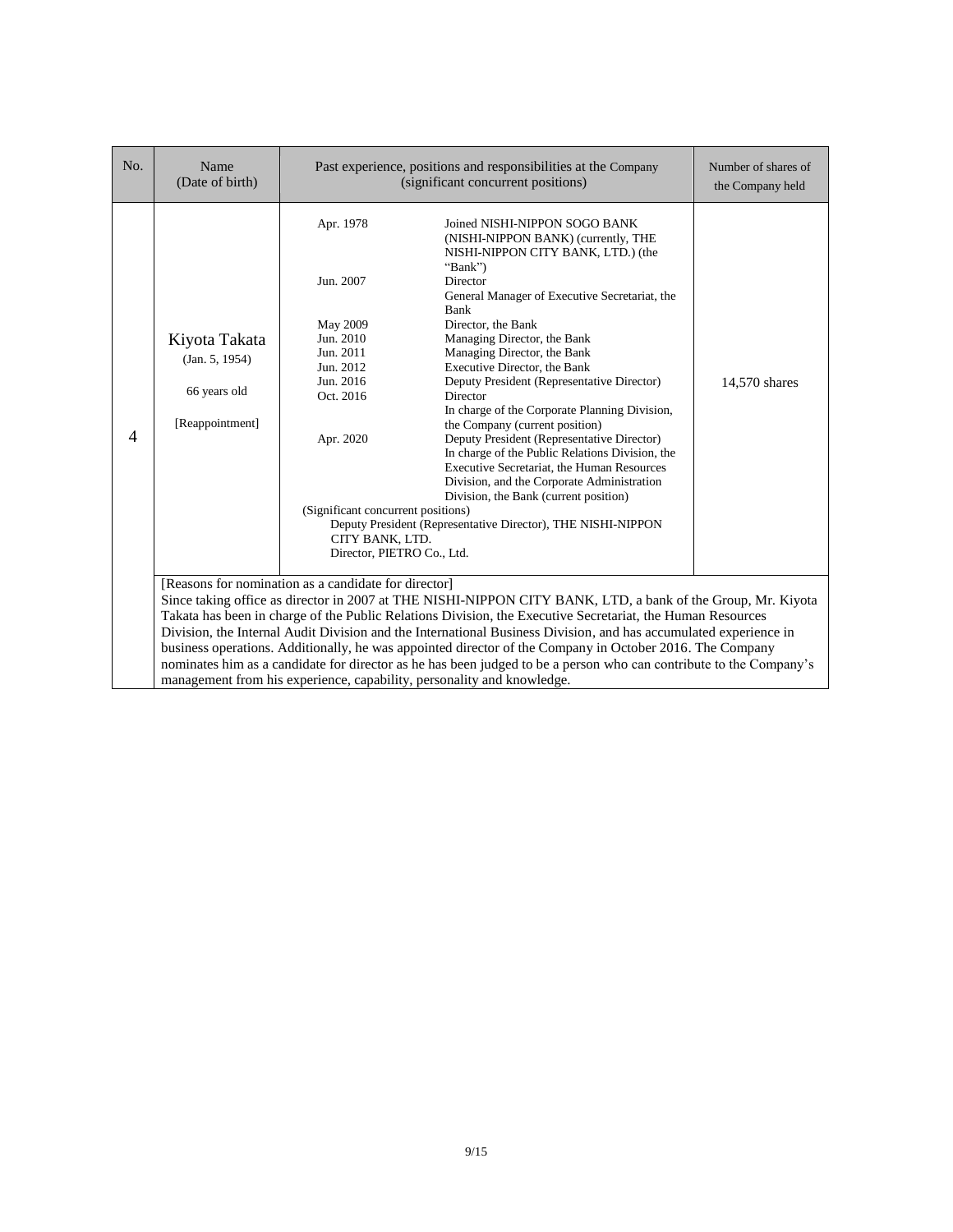| No. | Name<br>(Date of birth)                                                    |                                                                                                                                                                                                                                                                                                                                                                                                                                                                                                                                                                                                                           | Past experience, positions and responsibilities at the Company<br>(significant concurrent positions)                                                                                                                                                                                                                                                                                                                                                                                                                                                                                                                                                                                                                                                 | Number of shares of<br>the Company held |  |  |
|-----|----------------------------------------------------------------------------|---------------------------------------------------------------------------------------------------------------------------------------------------------------------------------------------------------------------------------------------------------------------------------------------------------------------------------------------------------------------------------------------------------------------------------------------------------------------------------------------------------------------------------------------------------------------------------------------------------------------------|------------------------------------------------------------------------------------------------------------------------------------------------------------------------------------------------------------------------------------------------------------------------------------------------------------------------------------------------------------------------------------------------------------------------------------------------------------------------------------------------------------------------------------------------------------------------------------------------------------------------------------------------------------------------------------------------------------------------------------------------------|-----------------------------------------|--|--|
| 5   | Hideyuki<br>Murakami<br>(Mar. 14, 1961)<br>59 years old<br>[Reappointment] | Apr. 1983<br>Jun. 2010<br>May 2012<br>Jun. 2012<br>May 2014<br>Jun. 2014<br>May 2016<br>Oct. 2016                                                                                                                                                                                                                                                                                                                                                                                                                                                                                                                         | Joined NISHI-NIPPON SOGO BANK<br>(NISHI-NIPPON BANK) (currently, THE<br>NISHI-NIPPON CITY BANK, LTD.) (the<br>"Bank")<br><b>Executive Officer</b><br>General Manager of the Human Resources<br>Division and the Human Resource<br>Development Office, the Bank<br><b>Executive Officer</b><br>General Manager of the Corporate Planning<br>Division, the Bank<br>Senior Executive Officer<br>General Manager of the Corporate Planning<br>Division, the Bank<br>Senior Executive Officer, the Bank<br>Managing Director, the Bank<br><b>Managing Director</b><br>Head of Tokyo Headquarters, the Bank<br>Director.<br>In charge of the Compliance & Risk<br>Management Division, Deputy in charge of the<br>Corporate Planning Division, the Company | 3,500 shares                            |  |  |
|     |                                                                            | (current position)<br>Jun. 2018<br><b>Executive Director</b><br>Head of Tokyo Headquarters, the Bank<br>Apr. 2020<br><b>Executive Director</b><br>Head of Tokyo Headquarters,<br>In charge of the Corporate Planning Division,<br>the Corporate Risk Management Division, the<br>Treasury & Portfolio Investment Division, the<br>Treasury & Securities Transaction Division<br>and the International Business Division, the<br>Bank (current position)<br>(Significant concurrent positions)<br>Executive Director, THE NISHI-NIPPON CITY BANK, LTD.<br>Audit and Supervisory Committee member, Showa Manufacturing Co., |                                                                                                                                                                                                                                                                                                                                                                                                                                                                                                                                                                                                                                                                                                                                                      |                                         |  |  |
|     |                                                                            | Ltd.                                                                                                                                                                                                                                                                                                                                                                                                                                                                                                                                                                                                                      |                                                                                                                                                                                                                                                                                                                                                                                                                                                                                                                                                                                                                                                                                                                                                      |                                         |  |  |
|     |                                                                            | [Reasons for nomination as a candidate for director]                                                                                                                                                                                                                                                                                                                                                                                                                                                                                                                                                                      |                                                                                                                                                                                                                                                                                                                                                                                                                                                                                                                                                                                                                                                                                                                                                      |                                         |  |  |
|     |                                                                            |                                                                                                                                                                                                                                                                                                                                                                                                                                                                                                                                                                                                                           | Since taking office as director in 2014 at THE NISHI-NIPPON CITY BANK, LTD, a bank of the Group, Mr.                                                                                                                                                                                                                                                                                                                                                                                                                                                                                                                                                                                                                                                 |                                         |  |  |
|     |                                                                            |                                                                                                                                                                                                                                                                                                                                                                                                                                                                                                                                                                                                                           | Hideyuki Murakami has been in charge of the corporate planning and management divisions, and has accumulated                                                                                                                                                                                                                                                                                                                                                                                                                                                                                                                                                                                                                                         |                                         |  |  |
|     |                                                                            |                                                                                                                                                                                                                                                                                                                                                                                                                                                                                                                                                                                                                           | experience in business operations. Additionally, he was appointed director of the Company in October 2016. The                                                                                                                                                                                                                                                                                                                                                                                                                                                                                                                                                                                                                                       |                                         |  |  |
|     |                                                                            |                                                                                                                                                                                                                                                                                                                                                                                                                                                                                                                                                                                                                           | Company nominates him as a candidate for director as he has been judged to be a person who can contribute to the                                                                                                                                                                                                                                                                                                                                                                                                                                                                                                                                                                                                                                     |                                         |  |  |
|     |                                                                            | Company's management from his experience, capability, personality and knowledge.                                                                                                                                                                                                                                                                                                                                                                                                                                                                                                                                          |                                                                                                                                                                                                                                                                                                                                                                                                                                                                                                                                                                                                                                                                                                                                                      |                                         |  |  |

(Note) There is no special interest between each candidate for director and the Company.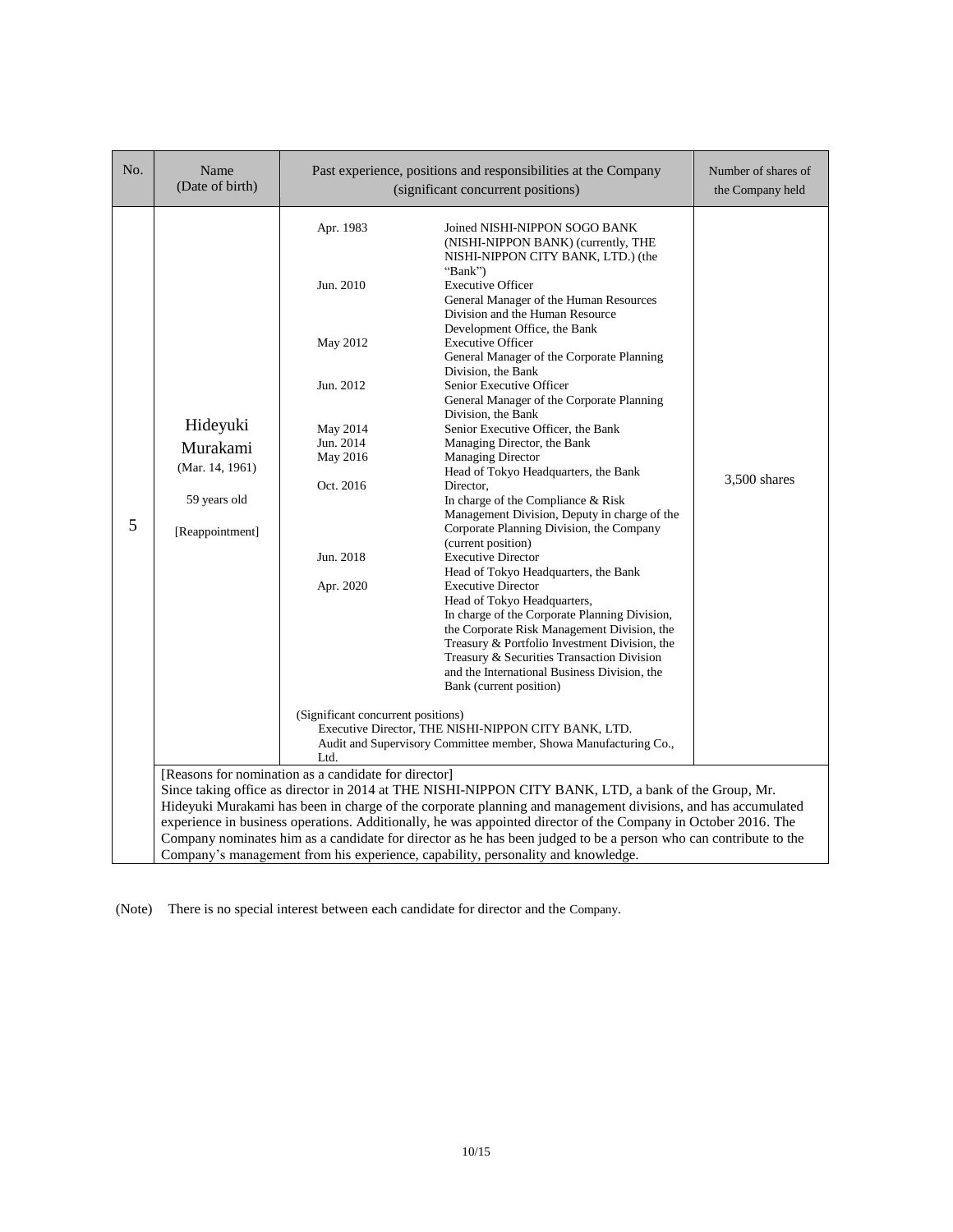**Proposal No. 3:** Election of 3 Directors who are Audit and Supervisory Committee members

The terms of office of the 3 Directors who are Audit and Supervisory Committee members, Mr. Kiyotaka Tomoike, Mr. Hirohiko Okumura and Ms. Nobuko Takahashi will expire at the conclusion of this Annual General Meeting of Shareholders. Accordingly, the election of 3 Directors who are Audit and Supervisory Committee members is proposed.

This proposal has been approved by Audit and Supervisory Committee.

The candidates are as follows:

| No. | Name<br>(Date of birth)                                                                                                                                                                                                           | Past experience, positions and responsibilities at the Company<br>(significant concurrent positions)                                                                                                                                                                                                                                                                                                                                              | Number of shares of the<br>Company held                                                                                                                                                                                                                                                                                                                                                                                                                                                                                                                                                                                                                                              |                                                                                                                                                                                                                                         |  |
|-----|-----------------------------------------------------------------------------------------------------------------------------------------------------------------------------------------------------------------------------------|---------------------------------------------------------------------------------------------------------------------------------------------------------------------------------------------------------------------------------------------------------------------------------------------------------------------------------------------------------------------------------------------------------------------------------------------------|--------------------------------------------------------------------------------------------------------------------------------------------------------------------------------------------------------------------------------------------------------------------------------------------------------------------------------------------------------------------------------------------------------------------------------------------------------------------------------------------------------------------------------------------------------------------------------------------------------------------------------------------------------------------------------------|-----------------------------------------------------------------------------------------------------------------------------------------------------------------------------------------------------------------------------------------|--|
| 1   | Kiyotaka<br>Tomoike<br>(Jan. 14, 1960)<br>60 years old<br>[Reappointment]                                                                                                                                                         | Apr. 1984<br>May 2010<br>Apr. 2013<br>Jun. 2013<br>Jun. 2015<br>Jul. 2016<br>Apr. 2018<br>Jun. 2018                                                                                                                                                                                                                                                                                                                                               | Joined NISHI-NIPPON BANK (currently,<br>THE NISHI-NIPPON CITY BANK, LTD.)<br>(the "Bank")<br>General Manager of the Operations Planning &<br>Management Division, the Bank<br>General Manager of Hakata Branch, the Bank<br><b>Executive Officer</b><br>General Manager of Hakata Branch, the Bank<br>Senior Executive Officer<br>General Manager of Hakata Branch, the Bank<br>Senior Executive Officer<br>Head of Chikugo Regional Headquarters<br>Head of Chikuho Regional Headquarters,<br>the Bank<br>Senior Executive Officer<br>Office of Audit and Supervisory Committee,<br>the Bank<br>Director, Audit and Supervisory Committee<br>member, the Company (current position) | 1,875 shares<br>Attendance at the<br>meeting of the Board<br>of Directors: 100%<br>$(13 \text{ times}/13 \text{ times})$<br>Attendance at the<br>meeting of the Audit<br>and Supervisory<br>Committee: 100%<br>$(8 \times / 8 \times )$ |  |
|     |                                                                                                                                                                                                                                   | [Reasons for nomination as a candidate for director who is an Audit and Supervisory Committee member]<br>Mr. Kiyotaka Tomoike took office as General Manager of the Operations Planning & Management Division in 2010<br>at THE NISHI-NIPPON CITY BANK, LTD, a bank of the Group. Since taking office as executive officer in 2013,<br>Mr. Kiyotaka Tomoike has served as General Manager of Hakata Branch, Head of Chikugo Regional Headquarters |                                                                                                                                                                                                                                                                                                                                                                                                                                                                                                                                                                                                                                                                                      |                                                                                                                                                                                                                                         |  |
|     | and Chikuho Regional Headquarters, and has a wealth of experience in business operations. Additionally, he was<br>appointed a Director, Audit and Supervisory Committee member of the Company in June 2018. The Company nominates |                                                                                                                                                                                                                                                                                                                                                                                                                                                   |                                                                                                                                                                                                                                                                                                                                                                                                                                                                                                                                                                                                                                                                                      |                                                                                                                                                                                                                                         |  |
|     |                                                                                                                                                                                                                                   |                                                                                                                                                                                                                                                                                                                                                                                                                                                   | him as a candidate for director who is an Audit and Supervisory Committee member as he has been judged to be a<br>person who can contribute to the Company's management from his experience, capability, personality and knowledge.                                                                                                                                                                                                                                                                                                                                                                                                                                                  |                                                                                                                                                                                                                                         |  |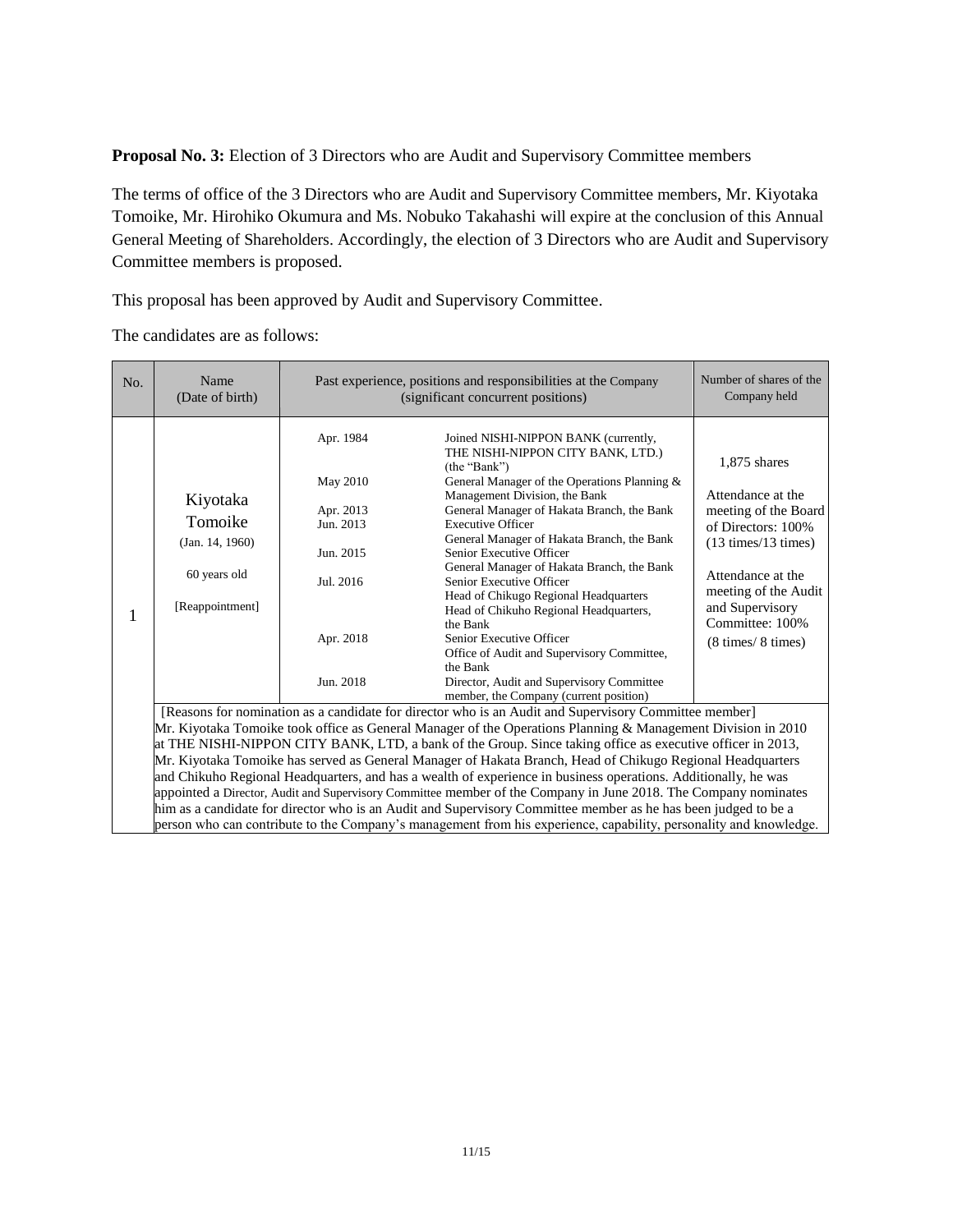| No.                                                                                                          | Name<br>(Date of birth)                                                                                                   | Past experience, positions and responsibilities at the Company<br>(significant concurrent positions)                                                                 | Number of shares of the<br>Company held                                                                                                                                                                                                                                                                                                                                                                                                                                                                                                                                                                                                                                                                                                                                        |                                                                                                                                                                                                                                     |  |
|--------------------------------------------------------------------------------------------------------------|---------------------------------------------------------------------------------------------------------------------------|----------------------------------------------------------------------------------------------------------------------------------------------------------------------|--------------------------------------------------------------------------------------------------------------------------------------------------------------------------------------------------------------------------------------------------------------------------------------------------------------------------------------------------------------------------------------------------------------------------------------------------------------------------------------------------------------------------------------------------------------------------------------------------------------------------------------------------------------------------------------------------------------------------------------------------------------------------------|-------------------------------------------------------------------------------------------------------------------------------------------------------------------------------------------------------------------------------------|--|
| $\overline{2}$                                                                                               | Hirohiko<br><b>Okumura</b><br>(Mar. 6, 1942)<br>78 years old<br>[Reappointment]<br>Outside<br><b>Independent Director</b> | Apr. 1964<br>Jan. 1972<br>Jun. 1989<br>Jun. 1991<br>Jul. 1995<br>Oct. 2002<br>Sep. 2005<br>Jun. 2011<br>Apr. 2012<br>Oct. 2016<br>(Significant concurrent positions) | Joined The Bank of Japan<br>Joined Nomura Research Institute, Ltd.<br>Member of the Board and General Manager of<br>Economic Research Department, Nomura<br>Research Institute, Ltd.<br>Executive Fellow, Nomura Research Institute,<br>Ltd.<br>Professor, the Faculty of Economics,<br>Gakushuin University<br>Executive Director, Gakushuin School<br>Corporation<br>(Professor, the Faculty of Economics,<br>Gakushuin University)<br>Resigned as Executive Director, Gakushuin<br><b>School Corporation</b><br>Corporate Auditor, THE NISHI-NIPPON<br>CITY BANK, LTD.<br>Professor Emeritus, Gakushuin University<br>(current position)<br>Director, Audit and Supervisory Committee<br>member, the Company (current position)<br>Professor Emeritus, Gakushuin University | 0 shares<br>Attendance at the<br>meeting of the Board<br>of Directors: 100%<br>$(13 \text{ times}/13 \text{ times})$<br>Attendance at the<br>meeting of the Audit<br>and Supervisory<br>Committee: 100%<br>$(8 \times / 8 \times )$ |  |
|                                                                                                              |                                                                                                                           | [Reasons for nomination as a candidate for outside director who is an Audit and Supervisory Committee member]                                                        |                                                                                                                                                                                                                                                                                                                                                                                                                                                                                                                                                                                                                                                                                                                                                                                |                                                                                                                                                                                                                                     |  |
|                                                                                                              |                                                                                                                           |                                                                                                                                                                      | Mr. Hirohiko Okumura has considerable experience and extensive knowledge as academic expert. The Company                                                                                                                                                                                                                                                                                                                                                                                                                                                                                                                                                                                                                                                                       |                                                                                                                                                                                                                                     |  |
| nominates him as a candidate for outside director who is an Audit and Supervisory Committee member as he has |                                                                                                                           |                                                                                                                                                                      |                                                                                                                                                                                                                                                                                                                                                                                                                                                                                                                                                                                                                                                                                                                                                                                |                                                                                                                                                                                                                                     |  |
|                                                                                                              | been judged to be qualified as Director from the perspective of strengthening the supervising function.                   |                                                                                                                                                                      |                                                                                                                                                                                                                                                                                                                                                                                                                                                                                                                                                                                                                                                                                                                                                                                |                                                                                                                                                                                                                                     |  |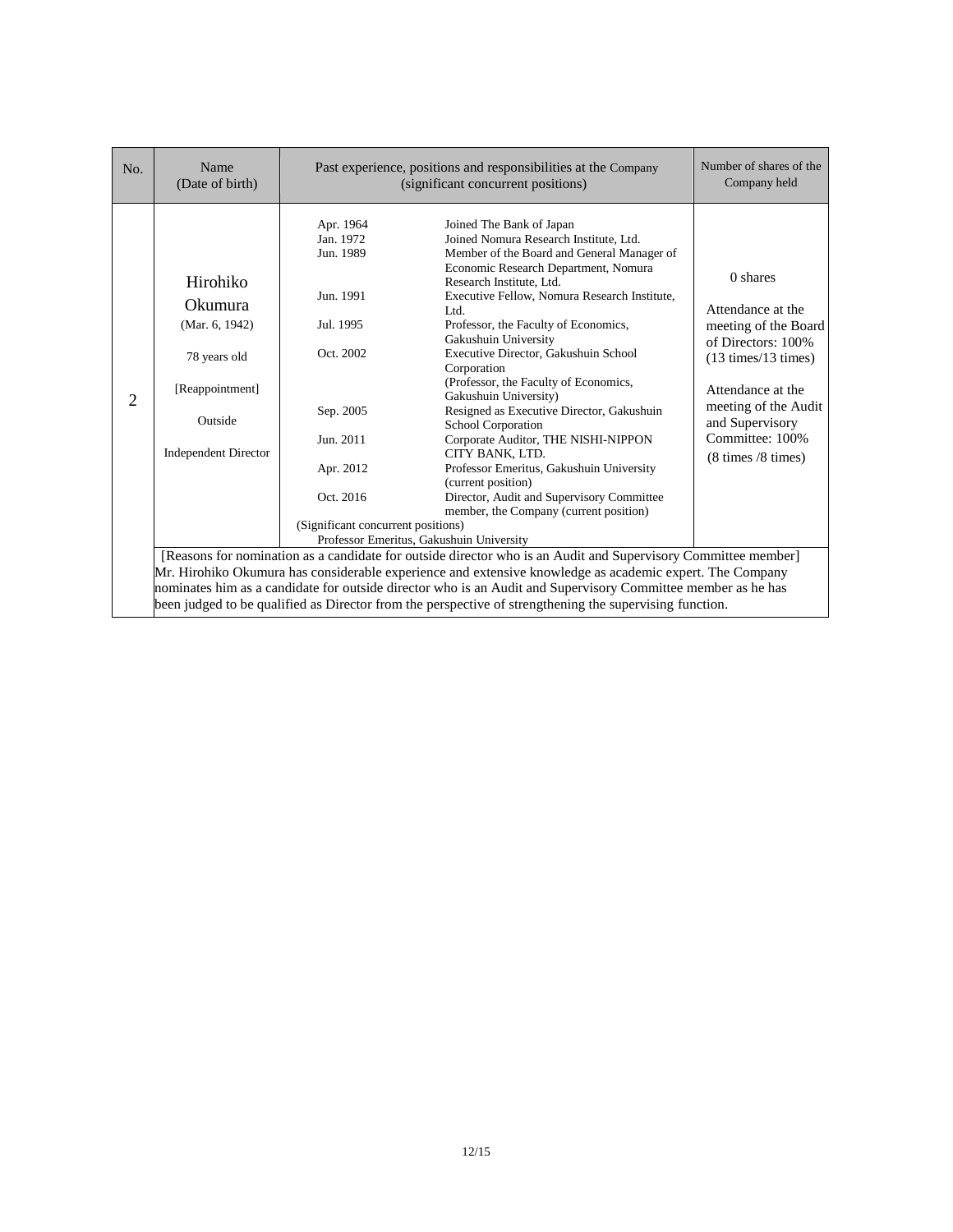| No. | Name<br>(Date of birth)                                                                                                                                         | Past experience, positions and responsibilities at the Company<br>(significant concurrent positions)                                                                              | Number of shares of the<br>Company held                                                                                                                                                                                                                                                                                                                                                                                                                                                                                                                                                                                                                                                                                                                                                                                                                                                                                                                                                                                                            |                                                                                                                                                                                                                                          |  |
|-----|-----------------------------------------------------------------------------------------------------------------------------------------------------------------|-----------------------------------------------------------------------------------------------------------------------------------------------------------------------------------|----------------------------------------------------------------------------------------------------------------------------------------------------------------------------------------------------------------------------------------------------------------------------------------------------------------------------------------------------------------------------------------------------------------------------------------------------------------------------------------------------------------------------------------------------------------------------------------------------------------------------------------------------------------------------------------------------------------------------------------------------------------------------------------------------------------------------------------------------------------------------------------------------------------------------------------------------------------------------------------------------------------------------------------------------|------------------------------------------------------------------------------------------------------------------------------------------------------------------------------------------------------------------------------------------|--|
| 3   | <b>Nobuko</b><br>Takahashi<br>(Nov.17, 1953)<br>66 years old<br>[Reappointment]<br>Outside<br><b>Independent Director</b>                                       | Apr. 1976<br>Apr. 1986<br>Jun. 2009<br>Mar. 2015<br>Apr. 2015<br>Jun. 2015<br>Oct. 2016<br>Jun. 2018<br>(Significant concurrent positions)<br>Life and Economy Journalist<br>Inc. | Joined SHUFUNOTOMO, Co., Ltd.<br>Became a freelance life and economy<br>Journalist<br>(current position)<br>Audit & Supervisory Board member, Japan<br><b>Finance Corporation</b><br>Statutory Auditor, Tonen General Sekiyu K.K.<br>(currently, JXTG Holdings, Inc.)<br>Director, Aioi Nissay Dowa Insurance Co. Ltd<br>(current position)<br>Director, THE NISHI-NIPPON CITY BANK,<br>LTD.<br>Director, Audit and Supervisory Committee<br>member, the Company<br>(current position)<br>Director, (Audit and Supervisory Committee<br>member), JXTG Holdings, Inc.<br>Director (Audit and Supervisory Committee member), JXTG Holdings,<br>Director, Aioi Nissay Dowa Insurance Co., Ltd<br>[Reasons for nomination as a candidate for outside director who is an Audit and Supervisory Committee member]<br>Ms. Nobuko Takahashi has perspective of a longtime journalist and specialist on lifestyle economics, as well as<br>extensive knowledge of economy and finance. The Company nominates her as a candidate for outside director who is | $1,000$ shares<br>Attendance at the<br>meeting of the Board<br>of Directors: 100%<br>$(13 \text{ times}/13 \text{ times})$<br>Attendance at the<br>meeting of the Audit<br>and Supervisory<br>Committee: 100%<br>$(8 \times 8 \times 1)$ |  |
|     | an Audit and Supervisory Committee member as she has been judged to be qualified as Director from the<br>perspective of strengthening the supervising function. |                                                                                                                                                                                   |                                                                                                                                                                                                                                                                                                                                                                                                                                                                                                                                                                                                                                                                                                                                                                                                                                                                                                                                                                                                                                                    |                                                                                                                                                                                                                                          |  |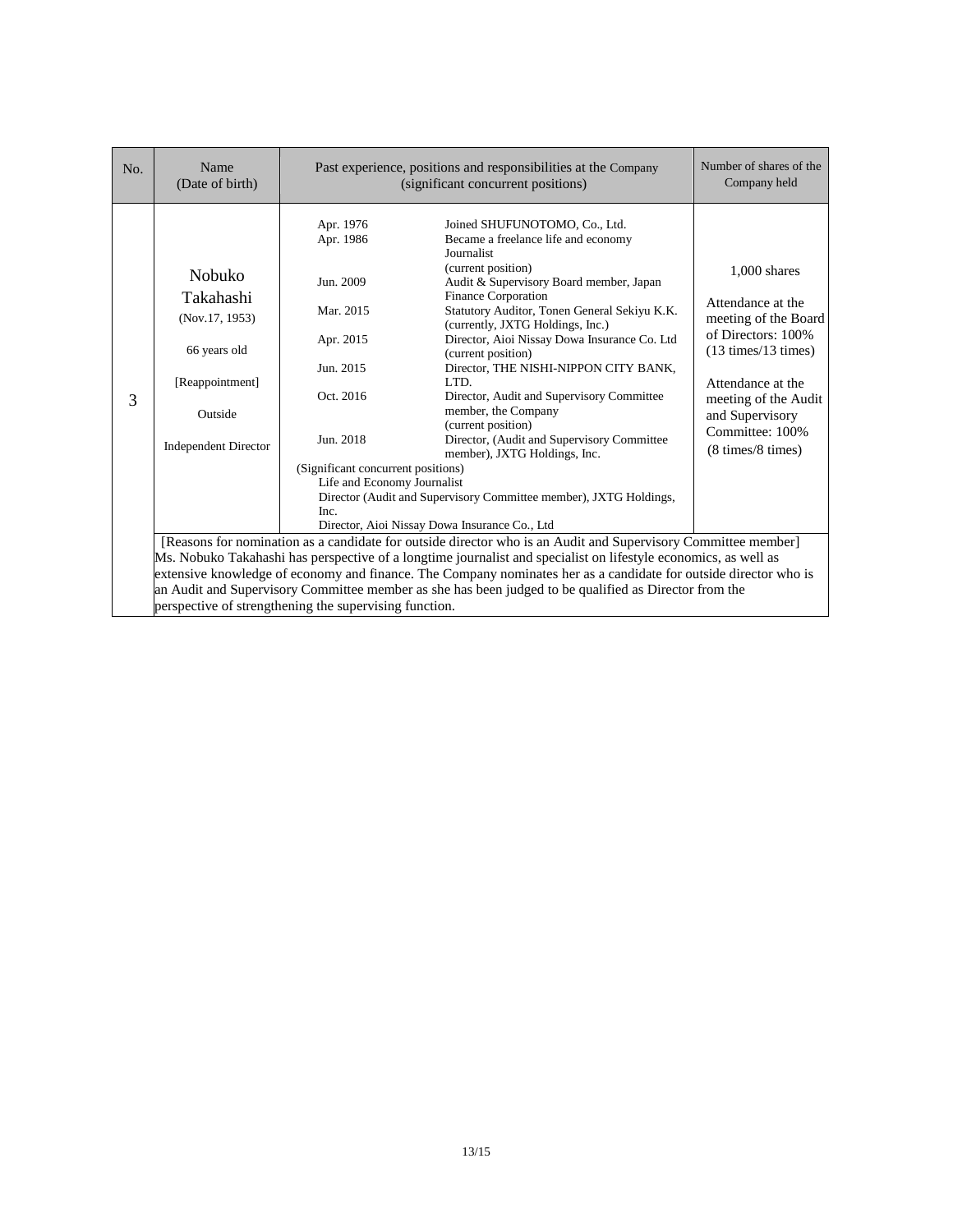- (Notes) 1. There are no business transactions between Gakushuin University, of which Mr. Hirohiko Okumura, a candidate for director who is an Audit and Supervisory Committee member, serves as Professor Emeritus, and the Group.
	- 2. There are ordinary banking transactions between JXTG Holdings, Inc. and Aioi Nissay Dowa Insurance Co., Ltd, of which Ms. Nobuko Takahashi, a candidate for director who is an Audit and Supervisory Committee member, serves as Director, and the Group. However, the gross operating profit of the Company gained from each of the 2 companies accounts for less than 1% of the total gross operating profit of the Company on a consolidated basis (There are no transactions other than banking transactions with JXTG Holdings, Inc. and Aioi Nissay Dowa Insurance Co., Ltd.).
	- 3. There are banking transactions between Mr. Kiyotaka Tomoike, Mr. Hirohiko Okumura and Ms. Nobuko Takahashi, and the Group. However, they are ordinary banking transactions and there is no special interest between these candidates and the Group.
	- 4. Mr. Hirohiko Okumura and Ms. Nobuko Takahashi are candidates for outside directors who are Audit and Supervisory Committee members.
	- 5. The terms of office of Mr. Hirohiko Okumura and Ms. Nobuko Takahashi as outside directors will have been three (3) years and nine (9) months at the conclusion of this Annual General Meeting of Shareholders.
	- 6. The Company has already entered into an agreement with each of Mr. Kiyotaka Tomoike, Mr. Hirohiko Okumura and Ms. Nobuko Takahashi pursuant to Article 427, Paragraph 1 of the Companies Act to limit their liabilities to the minimum liability amount stipulated in Article 425, Paragraph 1 of the Act when they are in good faith and without gross negligence in performing duties as non-executive directors. In addition, if this proposal is approved as originally proposed, the Company plans to continue executing the same agreement to limit liabilities with each of them.
	- 7. Mr. Hirohiko Okumura and Ms. Nobuko Takahashi are Outside Directors as stipulated in Article 2, Item 15 of the Companies Act. They have been registered as Independent Directors with the Tokyo Stock Exchange and the Fukuoka Stock Exchange.